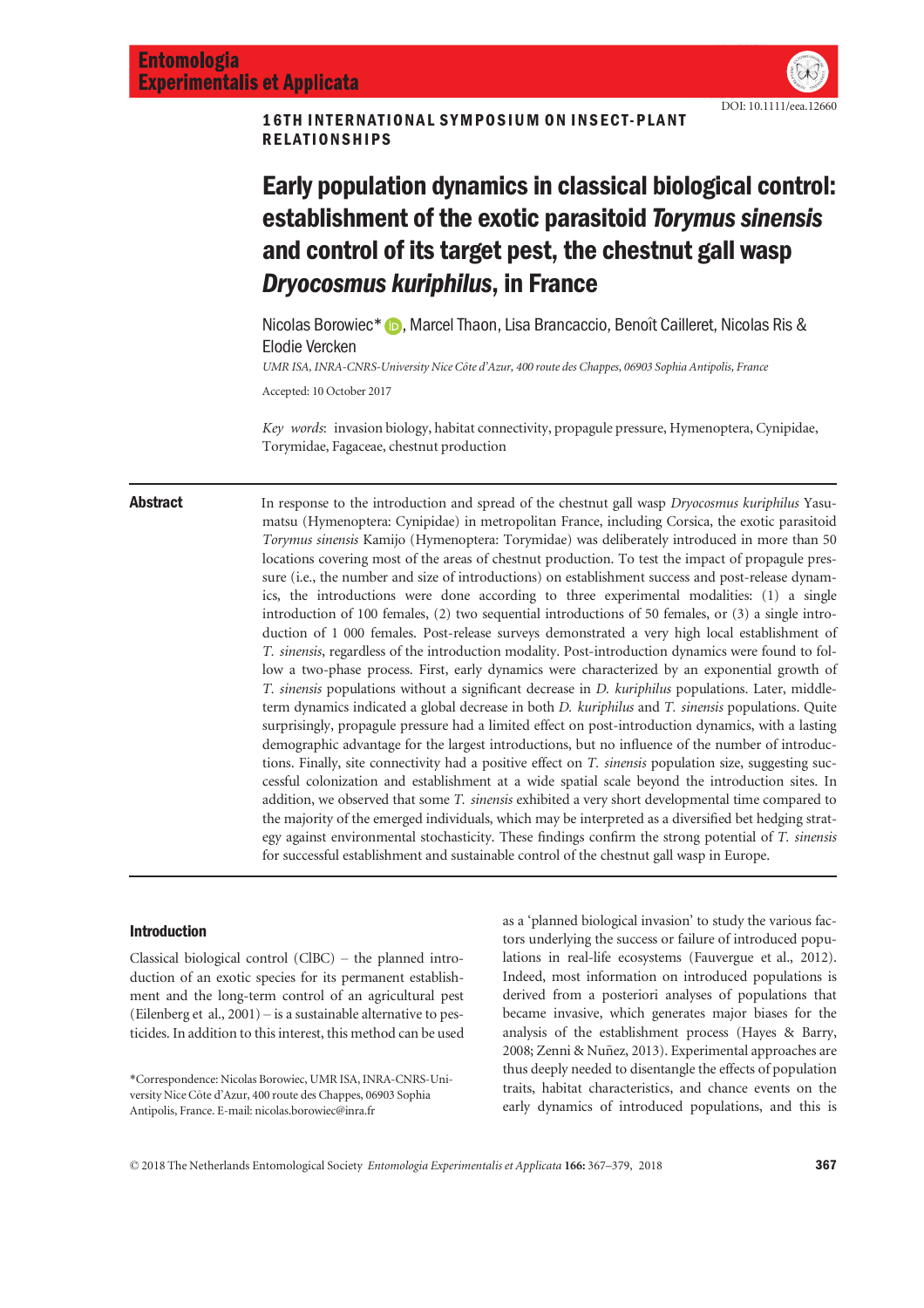where planned introductions of biological control agents can provide valuable insights.

In particular, propagule pressure has been identified as a main determinant of establishment success in comparative studies of invasion success (Simberloff, 2009). Propagule pressure refers to the total number of individuals introduced in a given area, which combines the number of introduction events (propagule number) and the number of individuals for each introduction event (propagule size). Whereas propagule size and number are both expected to positively influence establishment, they involve different demographic or genetic processes (Fauvergue et al., 2012). Propagule size is expected to decrease the influence of demographic stochasticity, Allee effect, or inbreeding depression (Lande, 1988; Reed, 2005; Willi et al., 2006). Propagule number, on the other hand, is expected to decrease environmental stochasticity in space or time and to enhance rescue effects (Brown & Kodric-Brown, 1977; Hanski, 1998). Whereas previous results suggest that propagule size and propagule number have mostly similar influence on establishment in the laboratory (Drake et al., 2005), the relative influence of both processes on post-introduction dynamics has never been investigated in nature.

The chestnut gall wasp Dryocosmus kuriphilus Yasumatsu (Hymenoptera: Cynipidae) (hereafter CGW) originates from China where it is known to develop on several species of Castanea (Fagaceae), e.g., Castanea crenata Siebold & Zucc. and Castanea molissima Blume (Zhu et al., 2007). In the 1940s, it was reported in Japan (Murakami et al., 1980) and after several other introduction events between 1941 and 1999 (Japan, Korea, USA, and Nepal), it was reported in Europe in 2002 (Brussino et al., 2002), where Castanea-based forests covered around 2.5 million ha distributed across 17 countries (Conedera et al., 2016) and where chestnut production and consumption is of notable importance. Following its arrival, CGW colonized almost all of the European area of Castanea sativa Mill. in 15 years (for details see Borowiec et al., 2014; CABI/ EPPO, 2015). Like other cynipids (except inquilines), CGW develops on its host plant by inducing gall formation using complex physiological mechanisms resulting in a high level of ecological specialization (Shorthouse et al., 2005). CGW thus develops exclusively on Castanea species [C. crenata and C. molissima in Asia, Castanea dentata (Marsh.) Borkh. in North America, and C. sativa in Europe; Payne, 1978; Brussino et al., 2002; Zhu et al., 2007]. According to either the tree's vitality or the density of CGW, galls can develop either on the leaf – with quite low impact on the tree's development – or on buds, with severe impact on the development of leaves and twigs, and on the overall tree architecture (Kato & Hijii, 1997; Gehring

et al., 2017). CGW infestation can lead to a decrease of up to 80% of chestnut production (EFSA, 2010). Significant economic impact was also observed in France on honey production and beekeeping (N. Borowiec, unpubl.). Beyond economic impact, high CGW infestations induce deleterious ecological side effects such as the decrease in food sources and refugees for wild animals (Jabr, 2014) or increased susceptibility of chestnut trees to pathogens like chestnut blight, Cryphonectria parasitica (Murrill) (Ascomycetes) (Meyer et al., 2015).

In response to these threats, the first attempts to regulate CGW in Japan focused on developing less susceptible chestnut varieties but, after promising initial results, infestations of D. kuriphilus increased anew (Moriya et al., 2003). A ClBC programme was then implemented with field explorations in China and the identification of a specific parasitoid, Torymus sinensis Kamijo (Hymenoptera: Torymidae) (Murakami et al., 1980). This parasitoid was then successfully introduced in Japan, USA (1977), and Italy (2005) (Murakami et al., 1977; Rieske, 2007; Quacchia et al., 2008). At least in Japan and Italy, T. sinensis successfully established and the CGW infestations were significantly reduced after around 8–10 years (Moriya et al., 2003; Quacchia et al., 2014).

We present results collected in the frame of the implementation of a ClBC programme against CGW in France (Borowiec et al., 2014), testing several release strategies, with different levels of propagule size or propagule number, to investigate the influence of propagule pressure on postintroduction dynamics of the exotic parasitoid T. sinensis.

# Materials and methods

### Study area

The study area covers a wide geographical area (920 km from North to South, 1 030 km from East to West) in metropolitan France including Corsica. To select sites, field inspections were carried out in winter, 2–3 months before the releases of T. sinensis. During these surveys, 'winter galls' of CGW were collected to assess the presence/absence of the parasitoid (see below). If no T. sinensis emerged from collected galls, we considered that the parasitoid was absent from the site and the site was selected either as release site or as control site. To maximize the establishment probability of T. sinensis, only sites where chemical treatments were absent or very reduced were selected. All release sites were separated by at least 4 km, whereas most of the control sites were distant from 1 to 2 km from the nearest release site (minimum 500 m, maximum 15 km). Control sites were set up to give information on the natural dispersal of T. sinensis as well as to compare the dynamics of the parasitoid between release and control sites. In this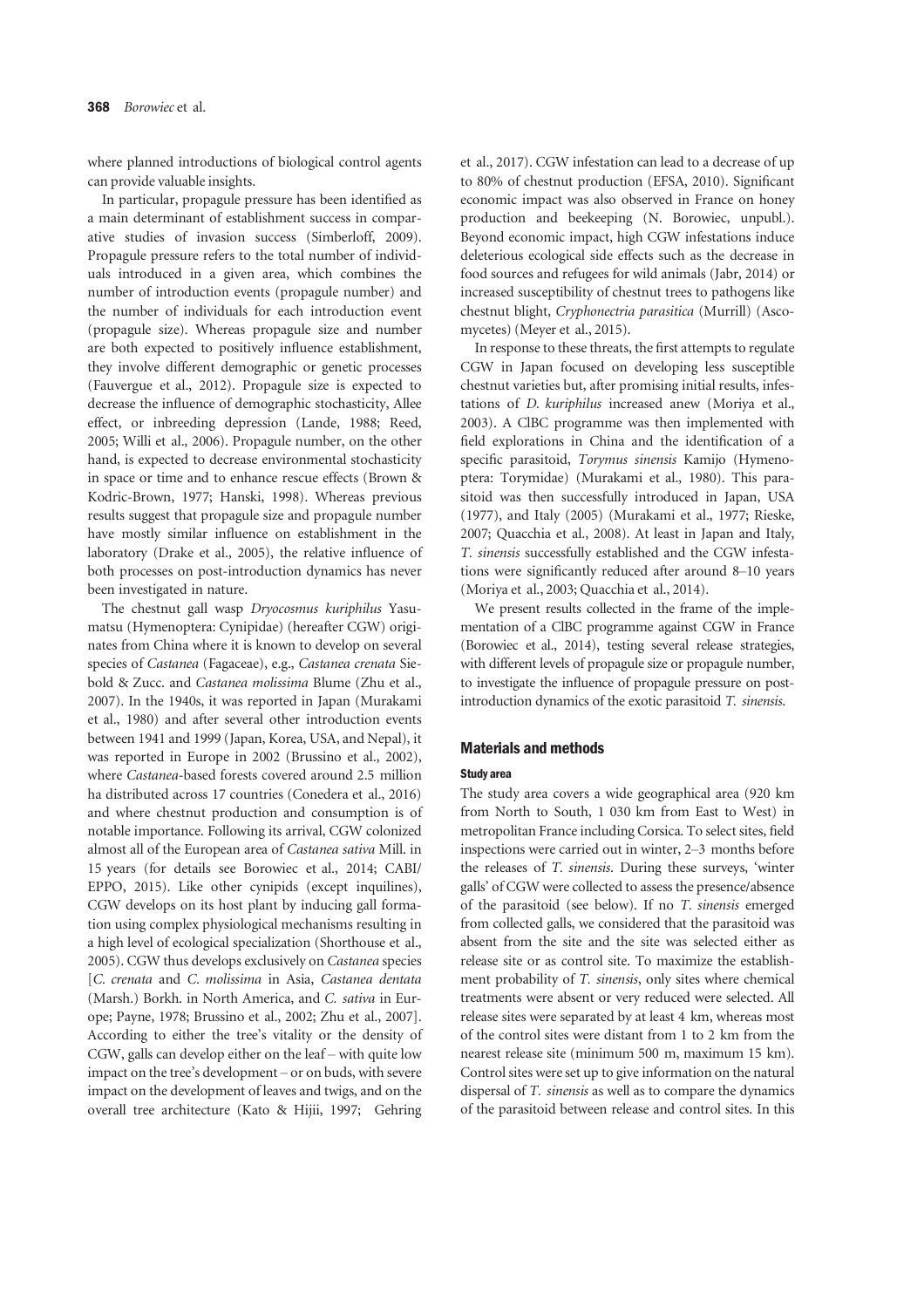study, we focus on the establishment and the dynamics of T. sinensis in release sites only. A total of 58 release sites and 11 control sites were hence selected between 2011 and 2015 (Figure 1, Table 1). Post-release surveys were also extended to the first two sites where T. sinensis was first introduced in France (Alcotra project 'Sauvegarde de l'Ecosystème Châtaigne', 2010) (Figure 1). Almost all these sites were classified into three types:

• Productive orchards ( $n = 26$ ): commercial orchards characterized by the presence of young chestnut trees (<40 years). On these sites, cultivated varieties are based on hybrids (*C. crenata*  $\times$  *C. sativa*) and mainly cv. 'Marigoule'. Most of the productive orchards are located in agricultural landscapes and are surrounded by other crops (e.g., apple, walnut, and peach). These sites are mostly located in south-western France and at 'low' altitude (mean 306 m, range 21–621 m). Among these sites, 24 were used as release sites and two as control sites.

- Traditional orchards ( $n = 22$ ): commercial orchards situated in hilly or mountainous areas with old chestnut trees (>40 years). The cultivated varieties are traditional ones (based on C. sativa). Most of the traditional orchards are adjacent to or nested in forests with a somewhat difficult access. These sites are mostly located in southeast France (e.g., Ardèche, Corse, and Cévennes). Their mean altitude is 640 m (226–946 m). Among these sites, 17 were used as release sites and five as control sites.
- Forests  $(n = 22)$ : sites located in natural habitats. Besides C. sativa, species composition of these sites varied according to the pedoclimatic conditions [e.g., Quercus petraea (Matt.) Liebl., Quercus robur L., Carpinus betulus L., and Pinus sylvestris L.]. The mean



Figure 1 Distribution map of the Torymus sinensis releases done between 2011 and 2014 in continental France and Corsica (rescaled in box). Red circles,  $1 \times 100$  females released; green circles, 2  $\times$  50 females released; blue circles,  $1 \times 1000$  females released; purple circles (extreme southeast of France; Alcotra project),  $2 \times 110$  females released.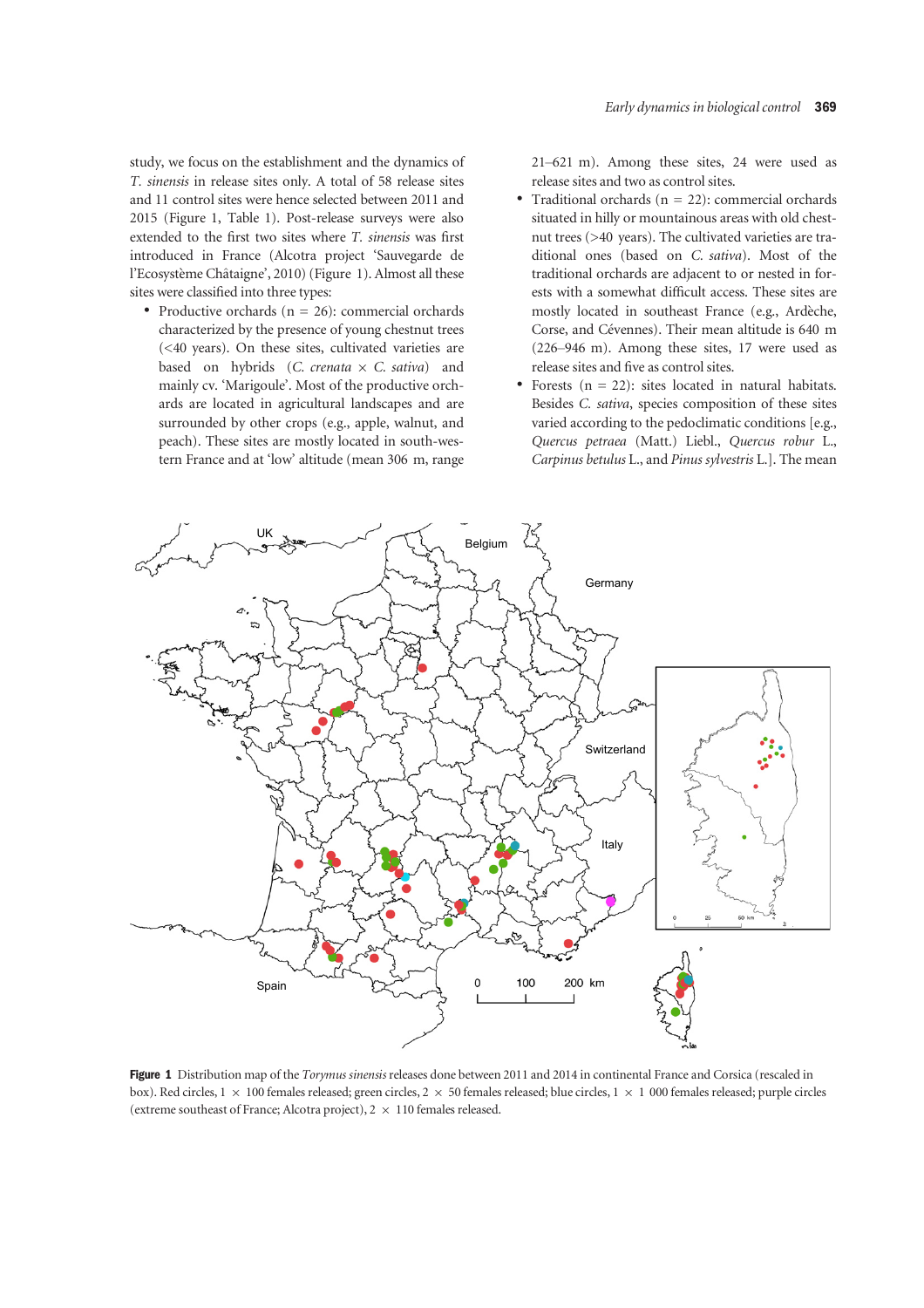Table 1 Detailed information of the sites where Torymus sinensis has been introduced in France

| Ref              | Locality                        | Altitude<br>(m) | Type <sup>1</sup> | Modality of<br>introduction<br>(no. females) | Year<br>of<br>release    | Parasitism<br>rate (%) in<br>$2016^3$ | Last parasitism rate (no.<br>emerged from 1000<br>winter galls) (year) | Last infestation<br>level (% buds with<br>$\geq$ 1 gall) (year) |
|------------------|---------------------------------|-----------------|-------------------|----------------------------------------------|--------------------------|---------------------------------------|------------------------------------------------------------------------|-----------------------------------------------------------------|
| Am1              | Tende                           | 771             | $\rm F$           | $2 \times 100$                               | $2010 -$                 | $\equiv$                              | 4.9(2015)                                                              | 3.4(2015)                                                       |
| Am <sub>2</sub>  | Granile                         | 906             | $\rm F$           | $2 \times 100$                               | 2011<br>$2010 -$<br>2011 | $\hspace{1.0cm} - \hspace{1.0cm}$     | 2.3(2015)                                                              | 2.9(2015)                                                       |
| Ard1             | Saint-<br>Georges-<br>les-Bains | 222             | $\rm F$           | $2 \times 50$                                | $2011 -$<br>2012         | 100                                   | 1784.6 (2015)                                                          | 44.6 (2015)                                                     |
| Ard1T            | Saint-<br>Georges-<br>les-Bains | 145             | $\rm F$           | Control <sup>2</sup>                         |                          |                                       | 1409.2 (2015)                                                          | 47.1(2015)                                                      |
| Ard2             | Colombier-<br>le-Jeune          | 574             | <b>TO</b>         | $1 \times 100$                               | 2012                     | $\qquad \qquad -$                     | 2028.2 (2015)                                                          | 60.6(2015)                                                      |
| Ard2T            | Colombier-<br>le-Jeune          | 617             | $\rm F$           | Control                                      |                          |                                       | 1209.1 (2015)                                                          | 61.7(2015)                                                      |
| Ard <sub>3</sub> | Sablières                       | 461             | <b>TO</b>         | $1\,\times\,100$                             | 2012                     | $\qquad \qquad -$                     | 1420.8 (2015)                                                          | 69.9(2015)                                                      |
| Ard4             | Veyras                          | 551             | <b>TO</b>         | $2 \times 50$                                | $2012 -$<br>2013         | $\equiv$                              | 3741.8 (2015)                                                          | 66.5(2015)                                                      |
| Ard5             | Bellevue                        | 409             | PO                | $2 \times 50$                                | $2013-$<br>2014          | $\hspace{1.0cm} - \hspace{1.0cm}$     | 3212.0 (2015)                                                          | 48.6 (2015)                                                     |
| ArdX6            | Désaignes                       | 645             | <b>TO</b>         | Control                                      | $\equiv$                 | $\overline{\phantom{0}}$              | 1427.1 (2015)                                                          | 68.3 (2015)                                                     |
| Ari1             | Montégut-<br>Plantaurel         | 379             | $\rm F$           | $1 \times 100$                               | 2014                     | $\qquad \qquad -$                     | 17.9 (2015)                                                            | $-(2015)$                                                       |
| Aveyl            | Livinhac-les-<br>Hauts          | 283             | PO                | $1 \times 1000$                              | 2013                     | $\overline{\phantom{0}}$              | 703.7 (2015)                                                           | 95.5 (2014)                                                     |
| Avey2            | Rignac                          | 621             | PO                | $1 \times 100$                               | 2014                     | $\hspace{0.1in} -$                    | 7.0(2014)                                                              | 65.5(2014)                                                      |
| Corl             | Campile                         | 466             | $\rm F$           | $2 \times 50$                                | $2011 -$<br>2012         | 62                                    | 1087.3 (2015)                                                          | 66.9 (2012)                                                     |
| CorlT            | Bisinchi                        | 593             | <b>TO</b>         | Control                                      | $\overline{\phantom{0}}$ | $\overline{\phantom{0}}$              | 137.2 (2015)                                                           | 92.1 (2012)                                                     |
| Cor2             | Scolca                          | 684             | TO                | $1 \times 100$                               | 2011                     | $\overline{\phantom{a}}$              | 489.9 (2015)                                                           | 85.8 (2012)                                                     |
| Cor2T            | Volpajola                       | 302             | <b>TO</b>         | Control                                      | $\overline{\phantom{0}}$ | $\qquad \qquad -$                     | 625.5(2015)                                                            | 82.1 (2012)                                                     |
| Cor3             | Lentu                           | 790             | <b>TO</b>         | $1 \times 100$                               | 2011                     | 73                                    | 739.6 (2015)                                                           | 84.1 (2012)                                                     |
| Cor3T            | Canavaggia                      | 705             | <b>TO</b>         | Control                                      | $\equiv$                 | 72                                    | 910.4 (2015)                                                           | 92.9 (2012)                                                     |
| Cor4             | Aiti                            | 773             | <b>TO</b>         | $1 \times 100$                               | 2012                     | $\equiv$                              | 11.8(2013)                                                             | 68.9 (2012)                                                     |
| Cor <sub>5</sub> | Muratu                          | 851             | <b>TO</b>         | $2 \times 50$                                | $2012 -$<br>2013         | $\hspace{0.1in} -$                    | 1.5(2013)                                                              | 89.1 (2012)                                                     |
| Cor5T            | Muratu                          | 750             | <b>TO</b>         | Control                                      |                          |                                       | 3.3(2013)                                                              | 83.9 (2012)                                                     |
| Cor <sub>6</sub> | San Lurenzu                     | 854             | <b>TO</b>         | $1 \times 100$                               | 2012                     |                                       | 517.7 (2015)                                                           | 76.9 (2012)                                                     |
| Cor7             | Gavignanu                       | 807             | <b>TO</b>         | $2\,\times\,50$                              | $2012 -$<br>2013         |                                       | 804.0 (2015)                                                           | 89.9 (2012)                                                     |
| Cor8             | Poggiu-<br>Marinacciu           | 794             | TO                | $1\,\times\,100$                             | 2013                     |                                       | 0.3(2013)                                                              |                                                                 |
| Cor9             | Casinca                         | 444             | <b>TO</b>         | $1\,\times\,1000$                            | 2013                     |                                       | 39.8 (2015)                                                            |                                                                 |
| Corl0            | Prunu                           | 226             | TO                | $1\,\times\,100$                             | 2013                     |                                       | 252.7 (2015)                                                           |                                                                 |
| Corl1            | Rusiu                           | 946             | TO                | $1\,\times\,100$                             | 2013                     |                                       | 4.8(2013)                                                              |                                                                 |
| Cor12            | Pianu                           | 713             | <b>TO</b>         | $2\,\times\,50$                              | $2013-$<br>2014          | $\qquad \qquad -$                     | 0.3(2013)                                                              |                                                                 |
| Cor13            | Venacu                          | 677             | $\rm F$           | $1\,\times\,100$                             | 2014                     | $\qquad \qquad -$                     | 209.2 (2015)                                                           |                                                                 |
| CorS1            | Zevacu                          | 870             | <b>TO</b>         | $2\,\times\,50$                              | $2013 -$<br>2014         |                                       | 0(2013)                                                                |                                                                 |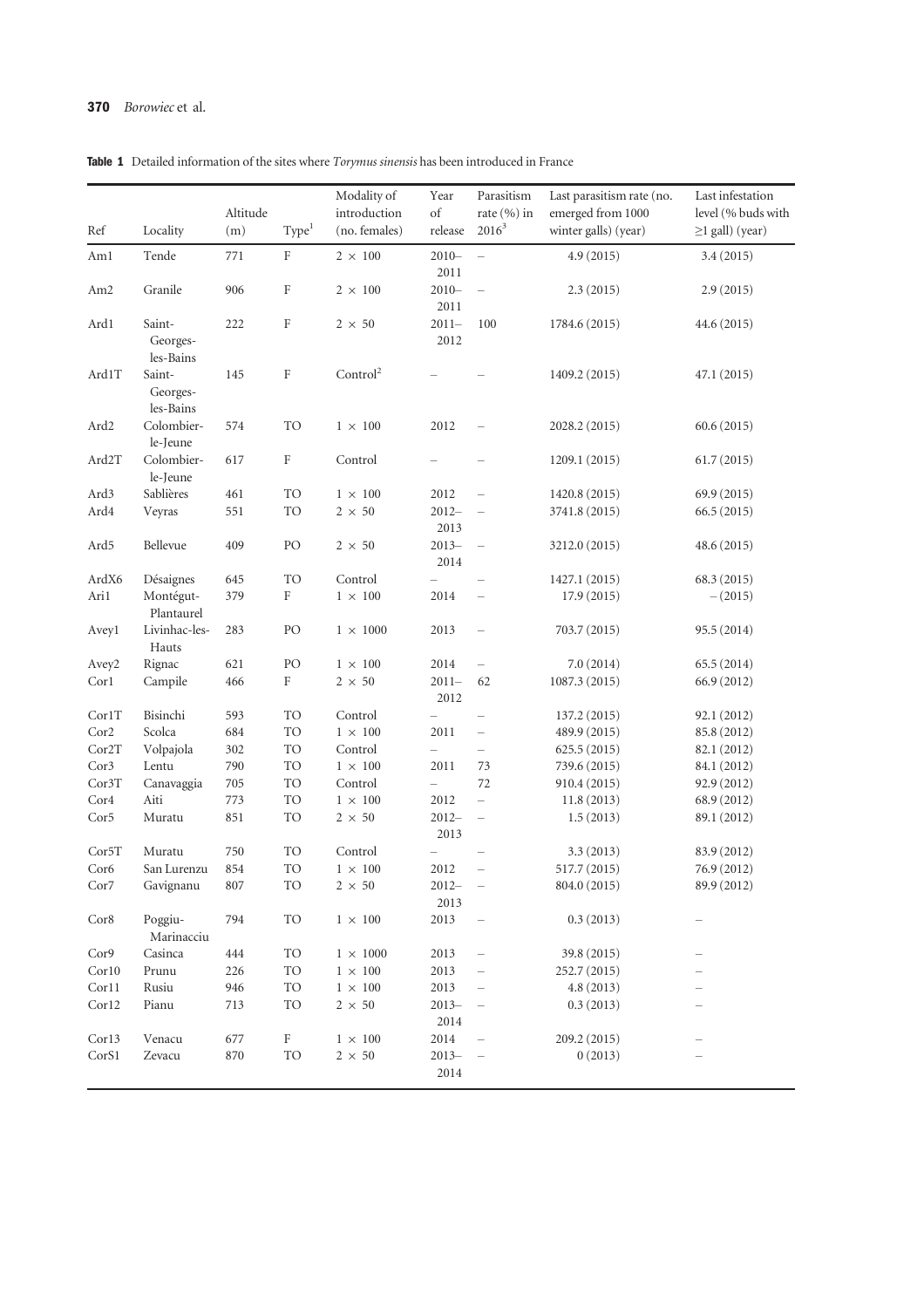Table 1. Continued

| Ref              | Locality                 | Altitude<br>(m) | Type <sup>1</sup>         | Modality of<br>introduction<br>(no. females) | Year<br>of<br>release    | Parasitism<br>rate $(\% )$ in<br>$2016^3$ | Last parasitism rate (no.<br>emerged from 1000<br>winter galls) (year) | Last infestation<br>level (% buds with<br>$\geq$ 1 gall) (year) |
|------------------|--------------------------|-----------------|---------------------------|----------------------------------------------|--------------------------|-------------------------------------------|------------------------------------------------------------------------|-----------------------------------------------------------------|
|                  |                          |                 |                           |                                              |                          |                                           |                                                                        |                                                                 |
| Corzl<br>Corz2   | Altillac<br>Lagleygeolle | 328<br>402      | $\rm PO$<br>PO            | $1\,\times\,100$<br>$2 \times 50$            | 2012<br>$2013 -$         | $\equiv$<br>$\overline{\phantom{0}}$      | 812.3 (2015)<br>983.5 (2015)                                           | 97.6 (2014)<br>96.2 (2014)                                      |
|                  |                          |                 | PO                        | $1 \times 100$                               | 2014<br>2014             | $\qquad \qquad -$                         |                                                                        |                                                                 |
| Corz3<br>Dord1   | Reygades<br>St Pierre    | 457<br>22       | PO                        | $2 \times 50$                                | $2012 -$                 | $\qquad \qquad -$                         | 39.3 (2015)<br>12.3(2014)                                              | 83.1 (2014)                                                     |
|                  | d'Eyraud                 |                 |                           |                                              | 2013                     |                                           |                                                                        |                                                                 |
| Dord1T           | Le Fleix                 | 80              | $\rm F$                   | Control                                      | $\equiv$                 | $\overline{\phantom{0}}$                  | 0(2014)                                                                | 68.2 (2014)                                                     |
| Dord2            | Prigonrieux              | 21              | PO                        | $1 \times 100$                               | 2012                     | $\qquad \qquad -$                         | 144.5 (2015)                                                           | 95.6 (2015)                                                     |
| Dord3            | St Sauveur<br>Lalande    | 100             | PO                        | $1 \times 100$                               | 2014                     | $\qquad \qquad -$                         |                                                                        |                                                                 |
| Dro1             | Châteauneuf<br>sur Isère | 146             | PO                        | $2 \times 50$                                | $2011 -$<br>2012         | 97                                        | 3673.7 (2015)                                                          | 85.1 (2015)                                                     |
| Dro <sub>2</sub> | Châteauneuf<br>sur Isère | 194             | PO                        | $1 \times 100$                               | 2011                     | $\hspace{0.1in} - \hspace{0.1in}$         | 3882.9 (2015)                                                          | 89.8 (2015)                                                     |
| Dro3             | Génissieux               | 267             | PO                        | $2 \times 50$                                | $2011 -$<br>2012         | 100                                       | 1285.4 (2015)                                                          | 82.4 (2015)                                                     |
| Dro4             | Montmiral                | 500             | $\rm F$                   | $1 \times 1000$                              | 2013                     | $\qquad \qquad -$                         | 2592.8 (2015)                                                          | 62.8(2015)                                                      |
| Gard1            | Le Castanet              | 375             | <b>TO</b>                 | $1 \times 100$                               | 2012                     | $\qquad \qquad -$                         | 461.3 (2015)                                                           | 70.5(2015)                                                      |
| Gard2            | Saumane                  | 380             | TO                        | $1 \times 1000$                              | 2013                     | $\qquad \qquad -$                         | 1567.5 (2015)                                                          | 44 (2015)                                                       |
| Gard3            | Puech Sigale             | 634             | F                         | $2 \times 50$                                | $2013 -$<br>2014         | 97                                        | 306.4 (2015)                                                           | 78.5 (2015)                                                     |
| Gard4            | Valleraugue              | 378             | PO                        | $1 \times 100$                               | 2013                     | $\overline{\phantom{0}}$                  | 1607.7 (2015)                                                          | 76 (2015)                                                       |
| Gir1             | Villenave<br>d'Ornon     | 23              | PO                        | $1 \times 100$                               | 2013                     | $\qquad \qquad -$                         | 0.9(2015)                                                              | 15.6(2013)                                                      |
| Her1             | Fozières                 | 351             | F                         | $2 \times 50$                                | $2012 -$<br>2013         | 98                                        | 744.5 (2015)                                                           | 65.2(2015)                                                      |
| Her1T            | Fozières                 | 321             | F                         | Control                                      |                          | 98                                        | 520.7 (2015)                                                           | 41.4(2015)                                                      |
| Hpyr1            | Tibiran<br>Jaunac        | 488             | $\rm F$                   | $1 \times 100$                               | 2013                     | $\equiv$                                  | 532.1 (2015)                                                           | 74.1 (2014)                                                     |
| Hpyr2            | La Barthe de<br>Neste    | 567             | $\rm F$                   | $2 \times 50$                                | $2013 -$<br>2014         | $\qquad \qquad -$                         | 5.0(2015)                                                              | 53.9 (2014)                                                     |
| Hpyr3            | Cabanac                  | 258             | PO                        | $1 \times 100$                               | 2014                     | $\qquad \qquad -$                         | $-(2015)$                                                              |                                                                 |
| Hpyr4            | Burg                     | 437             | PO                        | $1 \times 100$                               | 2014                     | $\equiv$                                  | 22.6(2015)                                                             | 33.2 (2014)                                                     |
| Lot1             | Aynac                    | 421             | PO                        | $1 \times 100$                               | 2012                     | 92                                        | 2259.0 (2015)                                                          | 99.8 (2013)                                                     |
| Lot <sub>2</sub> | Bétaille                 | 184             | PO                        | $2 \times 50$                                | $2012 -$<br>2013         | 87                                        | 1.8(2015)                                                              | 67.3 (2014)                                                     |
| Lot <sub>3</sub> | Molières                 | 434             | PO                        | $1 \times 100$                               | 2012                     | $\qquad \qquad -$                         | 1.5(2013)                                                              | 97.3 (2013)                                                     |
| Lot3T            | Molières                 | 516             | PO                        | Control                                      | $\overline{\phantom{0}}$ |                                           | 0(2013)                                                                | 71.2 (2012)                                                     |
| Lot4             | Cornac                   | 517             | PO                        | $2\,\times\,50$                              | $2012 -$<br>2013         |                                           | 41.9 (2014)                                                            | 76.3 (2013)                                                     |
| Lot4T            | Cornac                   | 519             | PO                        | $\mbox{Control}$                             | -                        | $\qquad \qquad -$                         | 7.5(2014)                                                              | 94.5 (2013)                                                     |
| Lot <sub>5</sub> | Rignac                   | 352             | PO                        | $2 \times 50$                                | $2012 -$<br>2013         | 88                                        | 1553.5 (2015)                                                          | 87.8 (2014)                                                     |
| Lot <sub>6</sub> | Viazac                   | 427             | PO                        | $1\,\times\,100$                             | 2013                     | $\overline{\phantom{0}}$                  | 226.8 (2015)                                                           | 73.7 (2014)                                                     |
| Main1            | Cuon                     | $80\,$          | F                         | $1\,\times\,100$                             | 2014                     | $\qquad \qquad -$                         | 0(2014)                                                                | 25.9 (2014)                                                     |
| Main2            | Louerre                  | 102             | $\rm F$                   | $1\,\times\,100$                             | 2014                     | 55                                        | 9.2(2015)                                                              | 16.3(2014)                                                      |
| Sart1            | Lavernat                 | 110             | PO                        | $2\,\times\,50$                              | $2013 -$<br>2014         | 18                                        | 243.5 (2015)                                                           | 36.3(2015)                                                      |
| Sart2            | Chahaigne                | 144             | $\boldsymbol{\mathrm{F}}$ | $1\,\times\,100$                             | 2013                     | 24                                        | 0(2015)                                                                | 10.9(2015)                                                      |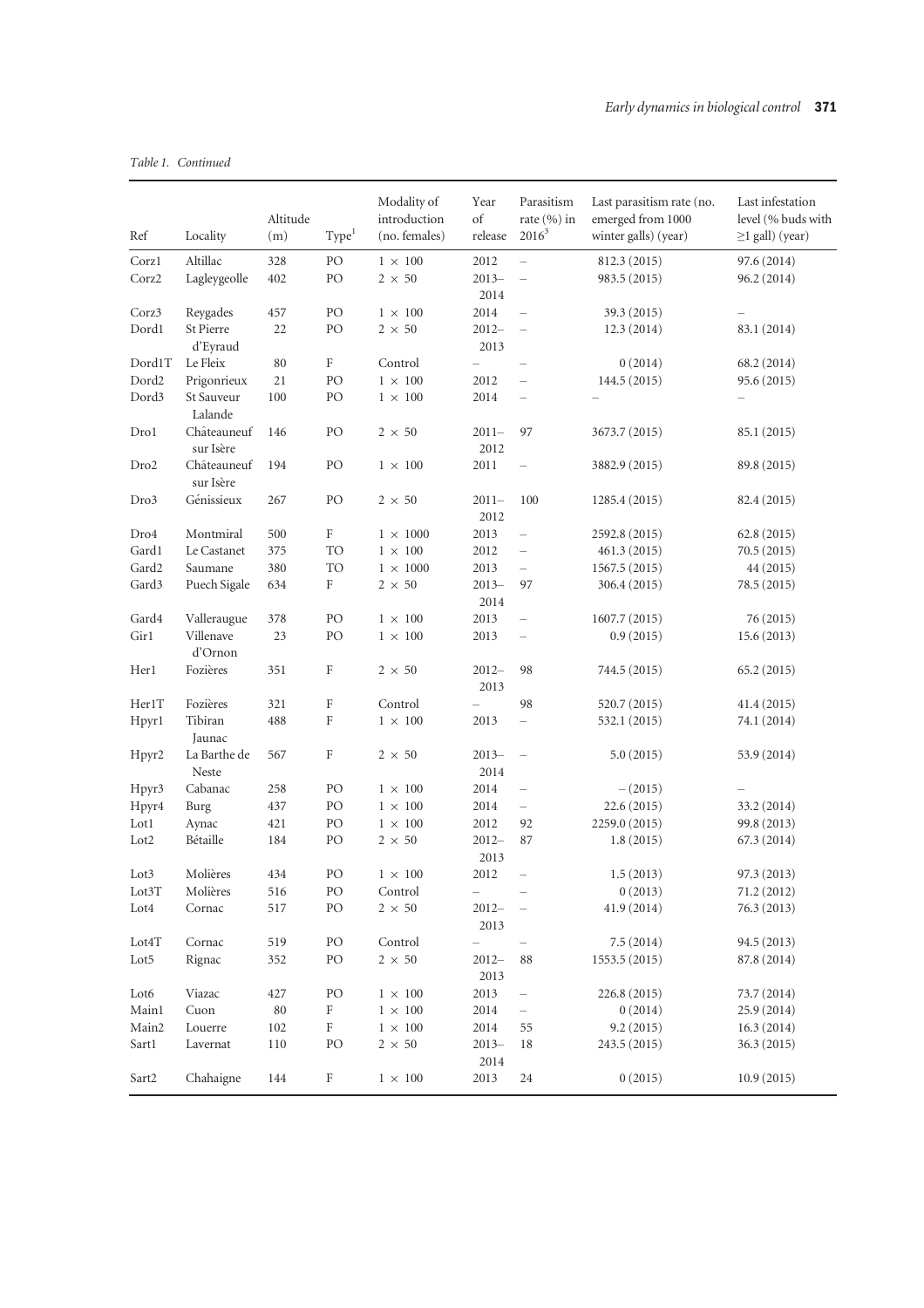| Ref               | Locality           | Altitude<br>(m) | Type <sup>1</sup> | Modality of<br>introduction<br>(no. females) | Year<br>of<br>release | Parasitism<br>rate $(\% )$ in<br>$2016^3$ | Last parasitism rate (no.<br>emerged from 1000<br>winter galls) (year) | Last infestation<br>level (% buds with<br>$\geq$ l gall) (year) |
|-------------------|--------------------|-----------------|-------------------|----------------------------------------------|-----------------------|-------------------------------------------|------------------------------------------------------------------------|-----------------------------------------------------------------|
| Sart3             | Le Lude            | 88              | F                 | $1 \times 100$                               | 2013                  | $\overline{\phantom{0}}$                  | 1.3(2015)                                                              | 33.7(2015)                                                      |
| Sart4             | La Cour            | 69              | F                 | $2 \times 50$                                | $2013-$               | $\overline{\phantom{a}}$                  | 662.9 (2015)                                                           | 36.6(2015)                                                      |
|                   | Denet              |                 |                   |                                              | 2014                  |                                           |                                                                        |                                                                 |
| Sart <sub>5</sub> | Ruillé sur<br>Loir | 147             | F                 | $1 \times 100$                               | 2014                  | $\equiv$                                  | 0(2015)                                                                | 44.5(2015)                                                      |
| Sem1              | La Rochette        | 113             | Garden            | $1 \times 100$                               | 2015                  | $\overline{\phantom{m}}$                  | 62.9(2015)                                                             | 92.1(2015)                                                      |
| Tarn1             | Gaillac            | 145             | PO                | $1 \times 100$                               | 2014                  | $\equiv$                                  | 12.0(2014)                                                             | 64.5(2014)                                                      |
| Var1              | Garde<br>Freinet   | 386             | F                 | $1 \times 100$                               | 2011                  |                                           | 3592.1 (2015)                                                          | 75 (2014)                                                       |

<sup>1</sup>F, forests; TO, traditional orchards; PO, productive orchards; Garden, single site located in private garden.

 $2^2$ Control, control sites with no release of T. sinensis.

 $3$ (no. *T. sinensis* emerged from spring galls/all parasitoids and CGW emerged)  $\times$  100%.

altitude is 370 m (69–906 m). Among these sites, 18 were used as release sites and four as control sites.

All of these sites were also categorized according to their connectivity with oak–chestnut natural stands:

- High connectivity for sites ( $n = 49$ ) nested in a forest or located to less than 500 m from an oak–chestnut natural stand.
- Medium connectivity for sites  $(n = 16)$  located between 500 and 1 000 m from an oak–chestnut natural stand.
- Low connectivity for isolated sites  $(n = 6)$  or those located at least 1 000 to 2 000 m from an oak–chestnut natural stand.

### **Torymus sinensis releases**

As no laboratory rearing of either CGW or T. sinensis was available, parasitoids used for releases were recaptured in the field. During the first 2 years (2011 and 2012), and because populations of T. sinensis at that time in France were too small, T. sinensis to be released were provided by University of Torino (Italy). In following years (2013– 2015), specimens of T. sinensis were obtained from 'winter galls' collected in French sites where post-release surveys were realized (see below).

Once identified under a stereomicroscope, T. sinensis specimens were sexed and then placed in plastic tubes (11.5 cm long, 2.6 cm diameter) with honey and sealed by a piece of cotton wool. Each tube containing 25 females and 12 males was then put in a climatic chamber at 14 °C, 60% r.h., and L10:D14 photoperiod. Honey within each tube was renewed every Friday. For the releases, only females of less than 3 weeks old were used.

Releases of T. sinensis were done according to different modalities of introduction:

- Modality A: one release (year n) of 100 females and 50 males. This modality was set up in 34 sites (14 productive orchards, 10 traditional orchards, and nine forests).
- Modality B: two releases (year n and  $n + 1$ ) of 50 females and 25 males. These releases were done in 20 sites (nine productive orchards, five traditional orchards, and six forests).
- Modality D: one release (year n) of 1 000 females and 500 males. These large releases were done in four sites (one productive orchard, two traditional orchards, and one forest).

For the two 'Alcotra sites', introductions (modality E,  $n = 2$ ) were done by University of Torino in 2010 (110) females and 50 males) and 2011 (110 females and 50 males) (Anonymous, 2012).

Each year, releases were positioned according to the phenology of chestnut trees in the sites. Some observations were thus done (for each year and on each site) every 10 days from the last week of March to the releases of T. sinensis (mid-April to beginning of May depending of the year and/or of the site considered). Following Bellini et al. (2006), each bud on 20 randomly chosen twigs of ca. 20 cm were categorized and releases were done on a site when ca. 40% of the buds were in the stage 'new leaves appeared and buds perula fell', others still being in previous stages. Releases were done in late morning or early afternoon on several trees of each site. The central release point was located using global positioning system coordinates (Garmin GPSmap 60Cx).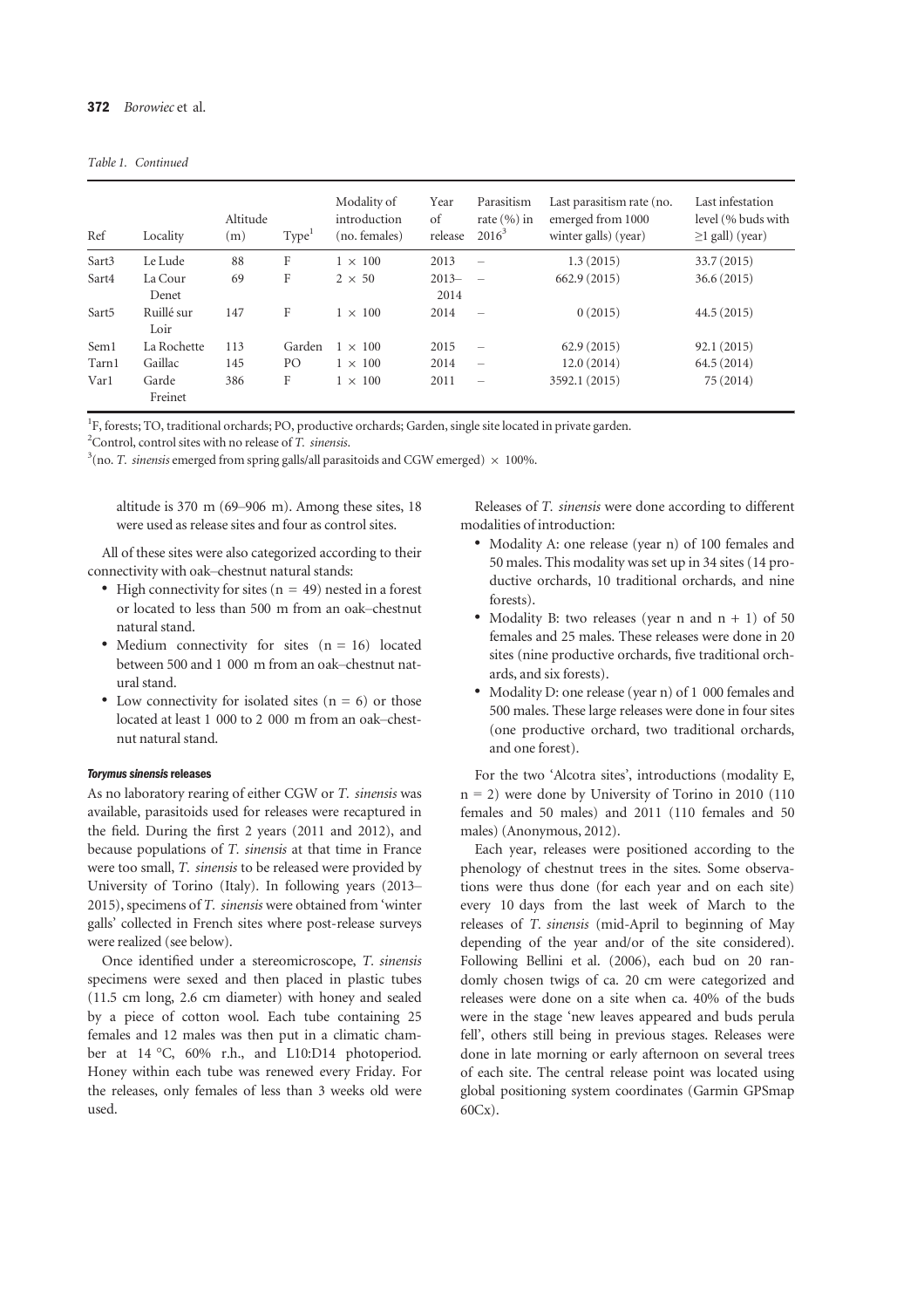Except for modality D, which was difficult to set up with regard to the large number of T. sinensis used, assignation of a release modality to a site was done to have at least 20 sites from each modality of release. Within each modality, we then tried to balance the different types of sites to average any effect related to chestnut variety or cultural practices. Finally, the number of sites within each administrative region was determined by both the geographical coverage of chestnut trees and the economic importance of chestnut.

### Estimation of Torymus sinensis populations

Winter dry galls. To estimate T. sinensis populations, 'winter galls' (i.e., 'spring galls' that withered on trees) were collected each year (from 2011 to 2016) in January– February on each site (initial release point and neighbouring trees). Given the high density of CGW relative to T. sinensis at the beginning of the project, 2 000–5 000 galls were collected on each site during the first 2 years of post-release surveys. Then only 500–2 000 galls were collected on each site. In total, around 530 000 'winter galls' were collected during the whole post-release survey.

Once collected, galls were separated from other plant tissues (leaves, twigs) and put in hermetic  $34 \times 28 \times 9$  cm black box (500 galls in one box). Each box had two transparent tubes (7 cm long, 3.3 cm diameter) with honey drops to attract, feed, and collect emerging insects. All boxes were kept outside at Sophia Antipolis (France) to maintain a synchronicity with CGW development in the field. However, from 2013, the procedure was improved by first placing all the boxes in controlled conditions (7 °C) during 10 days. This allowed to better synchronize the emergences of T. sinensis by reducing the emergence period (N Borowiec, unpubl.). This technique was really helpful to manage emergence of T. sinensis according to chestnut phenology in the wide geographical area covered.

Emergence of insects was checked daily between March and June and then  $3\times$  a week until September of each year. All the emerged parasitoids were put in 96% ethanol except Torymus specimens. These were isolated in small glass vials (five individuals per vial), sexed, and identified under a stereomicroscope. For identification, we used morphological information from Graham & Gijswijt (2001), Grissell (1995), and Kamijo (1982). Doubtful specimens of Torymus were put in 96% ethanol for further molecular and morphological characterization. Unambiguous T. sinensis were counted and some were re-used for field releases (see previous paragraph). For each site, parasitism rate of T. sinensis was calculated as the number of T. sinensis emerged divided by the number of galls collected.

Spring fresh galls. As variable number of chambers can be observed within galls (Otake, 1989), the number of T. sinensis emerged from galls did not reflect the true parasitism rate. To complete these data, we thus collected 'spring galls' in June 2016 in 15 sites (Table 1). For each site, galls (from 122 to 233) were put in emerging boxes (see above) and were then placed in controlled conditions at 21 °C, 65% r.h., and L14:D10 photoperiod. Emergence was checked  $3\times$  a week between June 2016 and June 2017. All emerged specimens were put in 96% ethanol, kept at  $-20$  °C, and then sorted according to morphological characters. For each site, the parasitism rate by T. sinensis was calculated a posteriori as the number of emerged T. sinensis divided by the total number of D. kuriphilus and parasitoids (T. sinensis and native ones) emerged from galls.

### Estimation of CGW populations

Given the large experimental design, it was not possible to sample 'spring galls' before the emergence of CGW each year and on each site. As a consequence, we used the infestation levels of D. kuriphilus as an estimator for CGW populations. For that, 10 trees were randomly selected on each site and, on each tree, we randomly selected 10 twigs from which we counted the buds that gave at least one leaf and the galls associated with each bud. The infestation levels of D. kuriphilus were expressed as the percentage of buds with at least one gall, i.e., (total number of buds with at least one gall divided by total number of buds)  $\times$  100%.

#### Statistical analysis

After preliminary observations, the dataset was split into two subsets, one dealing with the first 4 years after T. sinensis introductions ('early dynamics') and the second one dealing with the years 5 and 6 ('middle term dynamics'). In both cases and for each site and sampling date, the main variables were as follows: (1) for T. sinensis dynamics, the transformed abundance index of the parasitoid. The raw abundance index is calculated as the number of T. sinensis emerging from 1 000 galls, with values comprised between 0 and 3 800. The transformation was realized using ln(raw  $index + 1$ , rounded to the nearest integer. This quantitative variable followed a Poisson distribution, with values comprised between 0 (absence of T. sinensis) and 8 (highest abundance). And (2) for the CGW dynamics, the percentage of infected chestnut tree buds, which followed a Gamma distribution. These two variables were analysed with general linear mixed models (package 'glmmadmb'; Skaug et al., 2016) with a Poisson or a Gamma distribution, respectively, and a log link. Model comparisons were done using AIC and, if relevant, the impacts of fixed effects were interpreted using P-values.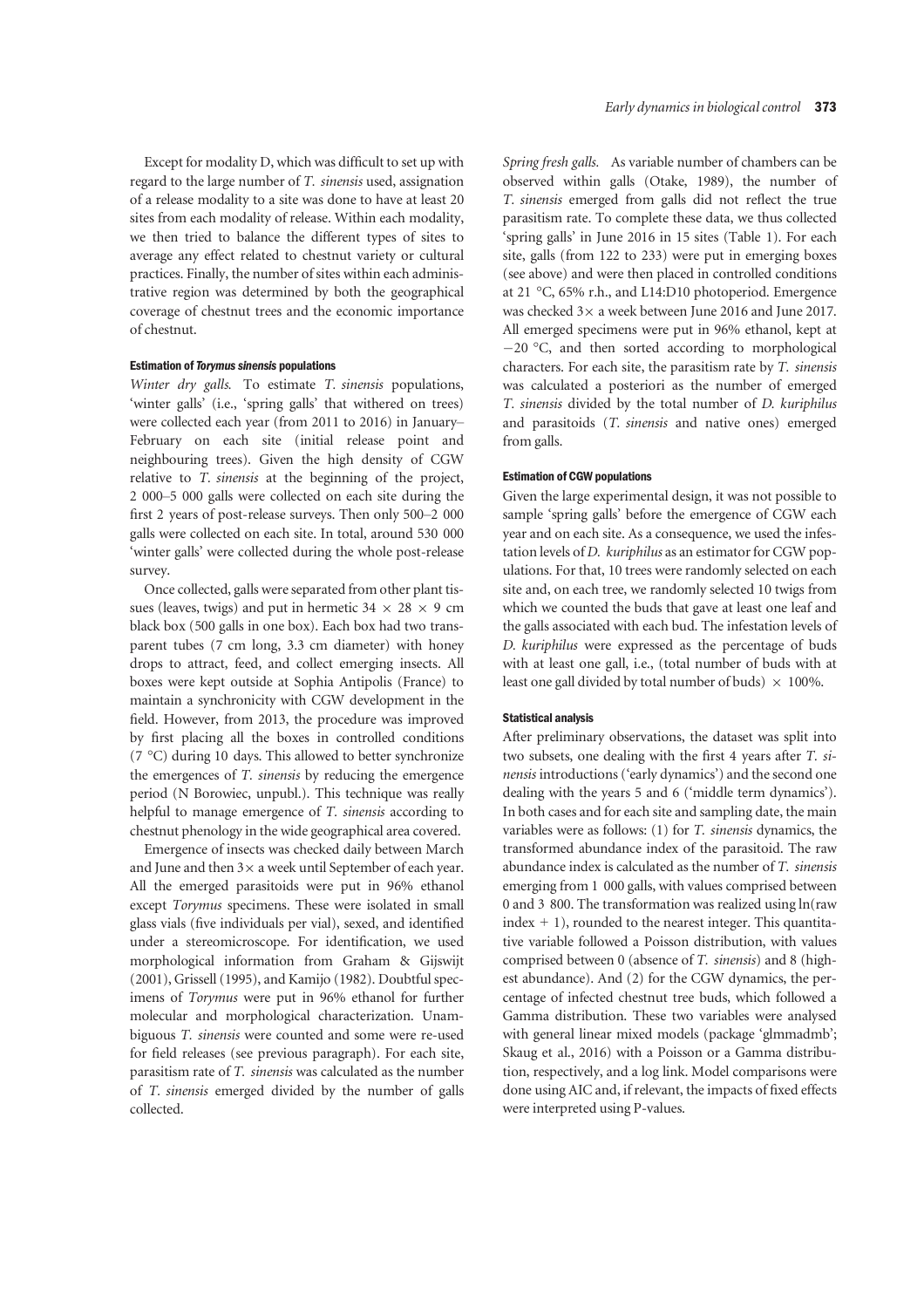To investigate 'early dynamics' (<4 years after Ts introduction), population was included as a random effect, and fixed effects included site connectivity and the interaction between year (starting at introduction) and introduction modality. We compared this full model with a 'null' model including only year as fixed effects, and all intermediate models in between (Table S1). To investigate 'middle term dynamics' (until years 5 and 6 after T. sinensis introductions), population was included as a random effect, and the effect of year was modelled with a second-degree term to allow for non-monotonic dynamics. We compared this full model with a 'null' model including only a linear effect of year as a fixed effect (Table S2).

We also tested the correlation between host and parasitoid dynamics, by running a model with the estimator of D. kuriphilus population size as the main variable, and the estimator of T. sinensis population size and year as fixed effects. Because of few replicates within this dataset, other possible factors and/or covariates were not taken into account. All the analyses were performed using R v.3.2.2 (R Core Team, 2015). Figure 1 was generated by QGis v.2.18 (Quantum GIS Development Team, 2016).

#### Results

#### Releases and establishment of Torymus sinensis

Between 2011 and 2015, 14 100 T. sinensis were introduced in 58 sites in France as follows: 900 in 2011 (eight sites), 2 250 in 2012 (17 sites), 8 550 in 2013 (21 sites), 2 250 in 2014 (11 sites), and 150 in 2015 (one site; Table 1). According to the year considered, releases were done during a 2-week period between mid-April and early-May. This short release window required a complex logistical organization to cover the large geographical area considered.

Five of these sites for which the monitoring was interrupted quite early were discarded. For the other sites, T. sinensis was recaptured on 87% of the sites during the first post-release survey (year  $n + 1$ ;  $n = 46$ ) and the remaining 13% from the second field monitoring (year  $n + 2$ ;  $n = 7$ ). The rate of establishment of *T*. *sinensis* within our field design is thus especially high (100%), with no difference between introduction modalities and no significant effects of other factors like altitude or longitude. Populations of T. sinensis are now well established in 18 French departments and half of the administrative regions in metropolitan France including Corsica (Table 1).

Among the 11 control sites, one was discarded from the analysis because field monitoring was interrupted after only 1 year. For the 10 remaining sites, three were colonized by T. sinensis 2 years after the first introduction in the closest release sites and six were colonized by the parasitoid 3 years after first closest introduction. For one site (Dord1T), T. sinensis was not yet detected 3 years after first closest introduction but field monitoring could not be continued further.

# Dynamics of Torymus sinensis and Dryocosmus kuriphilus(winter dry galls)

Dynamics of T. sinensis can be divided into two phases. Early dynamics are characterized by an exponential-like growth over the 4-year period following introduction (Figure 2). The mean number of T. sinensis per 1 000 galls rapidly increases from year 1 to 4 as follows: 6.1 (range 0– 63), 50.6 (0–612), 520.9 (0–3 212), and 1 171 (1.8–3 742), respectively. During this phase, no effect of the modality of introduction was observed on population growth rate, but populations founded from 1 000 introduced females retained a demographic advance over the period and were larger on average (GLMM, introduction modality:  $P = 0.00039$ ; no interaction with year; Figure 2, Table S1). Interestingly, there was a positive correlation between T. sinensis dynamics and site connectivity (GLMM,  $P = 0.015$ ; Table S1). Indeed, populations from sites with a high connectivity level were larger than those from more isolated sites (Figure 3). During this early post-introduction period, the dynamics of D. kuriphilus were stable and characterized by very high population densities, with several very highly infested sites (more than 90% of buds with galls) (Figure 4). No significant effect of either the year or T. sinensis introduction modality was found on the CGW dynamics.

Middle-term dynamics revealed a decreasing trend in both T. sinensis and CGW population size after 5 years (Figures 4 and 5). The dynamics of host and parasitoid were positively correlated (GLMM on CGW abundance: positive effect of T. sinensis abundance,  $P<10^{-6}$ ; negative effect of year,  $P \le 10^{-6}$ ), thus supporting the hypothesis of a significant control of *D. kuriphilus* populations. Between 2011 and 2015, the percentage of highly infested sites (more than 70% of the buds with galls) markedly decreased from 60 to 30% of the total number of sites (Figure 6). On sites where effective control was achieved (less than 5% of buds with galls), T. sinensis populations appear to be now stabilized at a low level (on average 3.6 T. sinensis per 1 000 galls; Table 1).

#### Parasitism observed in spring fresh galls

The apparent parasitism rate (ratio between the number of emerged T. sinensis and the total number of D. kuriphilus and parasitoids) was estimated in 2016 from 15 locations (Table 1). These apparent parasitism rates ranged between 18 and 100% (only T. sinensis emerged) with a median of 90%. These estimates were positively correlated with the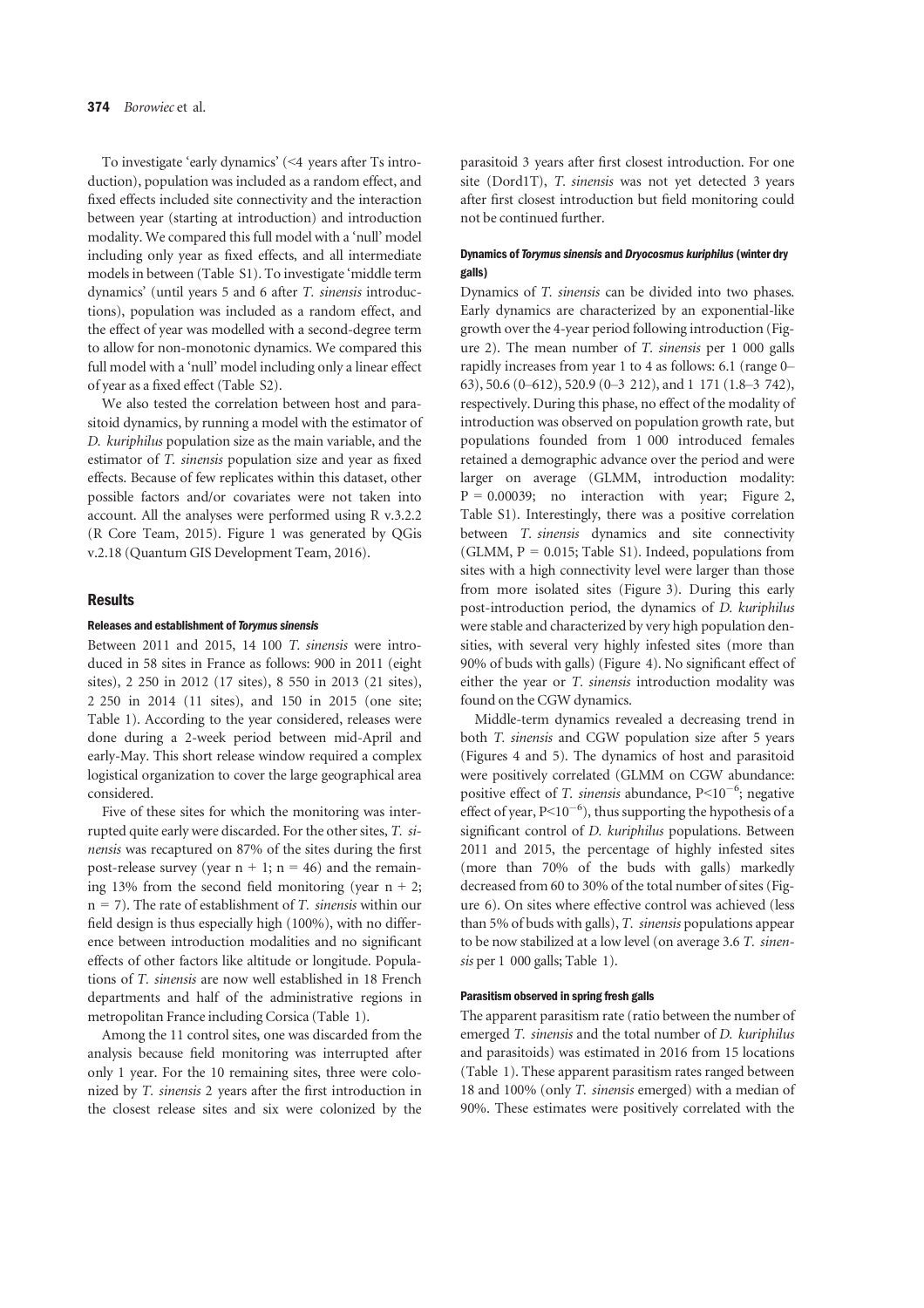

Figure 2 Abundance of Torymus sinensis (logarithm of raw data) over time (years since release). Lines represent the model predictions (GLMM with a Poisson distribution). Colours correspond to the various modalities of T. sinensis introductions.



Figure 3 Abundance of Torymus sinensis (logarithm of raw data) over time (years since release). Lines represent the model predictions (GLMM with a Poisson distribution). Colours correspond to levels of connectivity of study sites with natural oak–chestnut stands.

mean number of T. sinensis per 1 000 galls observed in 2016 (Spearman's rho coefficient =  $0.55$ , P =  $0.032$ ).

In our conditions, most of the T. sinensis adults emerged from mid-February to early-May, but,



Figure 4 Infestation level (% buds with at least one gall) of Dryocosmus kuriphilus over time (years since release of Torymus sinensis), based on the dataset including populations monitored over 4. The black line represents the model predictions (GLMM with a binomial distribution).

interestingly, a small percentage of individuals emerged only few months after female oviposition. More precisely, the percentage of such 'short developments' (emergence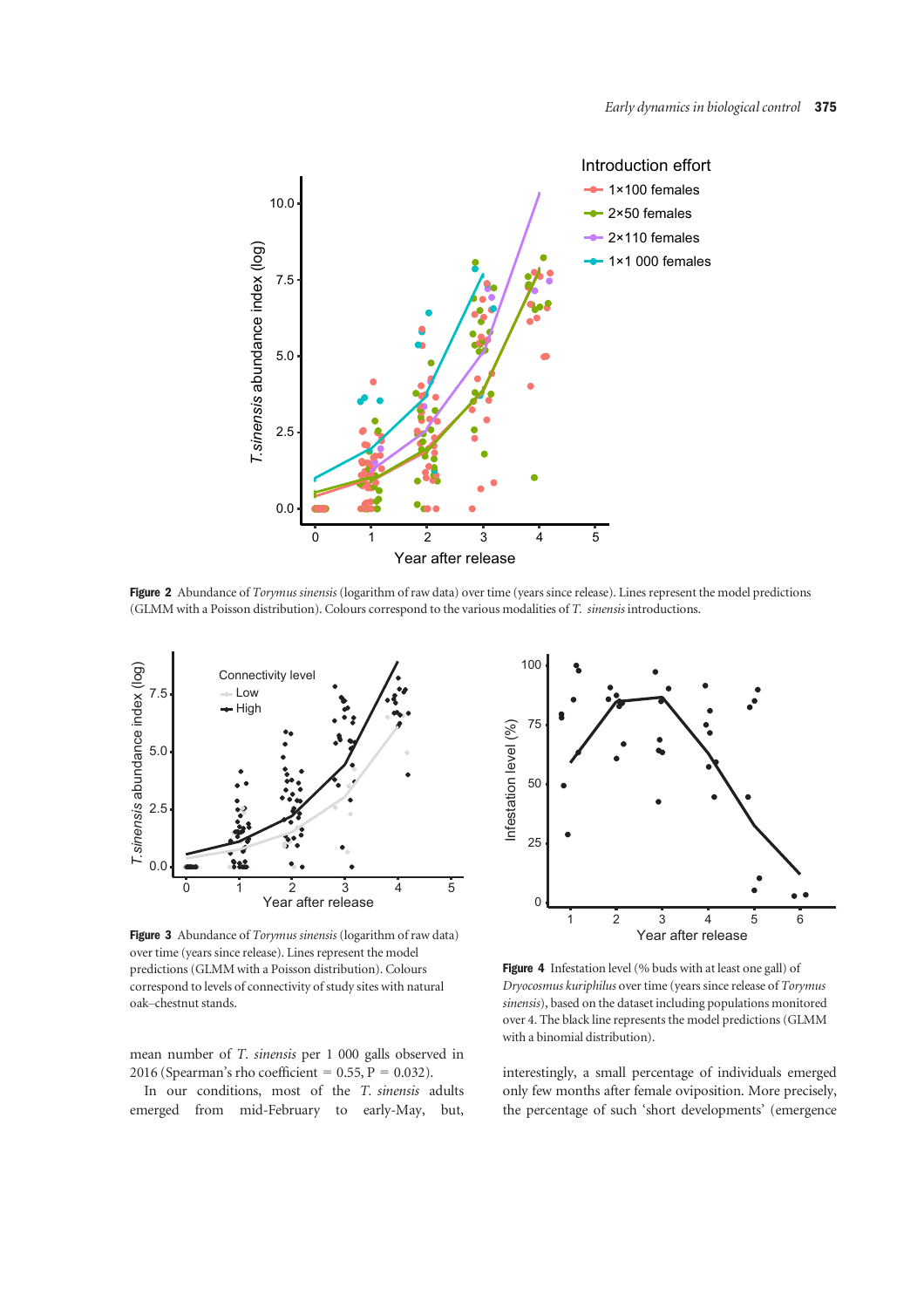

Figure 5 Abundance of *Torymus sinensis* (logarithm of raw data) over time (years since release), based on the dataset including populations monitored over 4 years. The black line represents the model predictions (GLMM with a Poisson distribution).

between June and August 2016) varies from 0 to 17, with a median of 1.2%.

# **Discussion**

Since its first documented translocation from China to Japan, D. kuriphilus has markedly extended its area of distribution, most probably because of human activities. According to the economic and/or ecological importance of Castanea species in invaded areas, these unintended introductions were apparently more or less discreet and/or documented. Quite surprisingly, for instance, little

information is available about the management of D. kuriphilus in the USA during the 1970s (Cooper & Rieske, 2011). The introduction of D. kuriphilus in Europe from Italy 15 years ago was quickly perceived as an important issue because of the abundance of C. sativa in European forests as well as the chestnut-related economies in various areas. Following the initial success in Japan and the following introductions in other countries, T. sinensis was hence introduced in Italy starting in 2005. To some aspects, this primo-introduction in Europe was quite controversial because of possible unintentional effects (lack of host specificity and possible interspecific hybridization; Gibbs et al., 2011). However, the decision was taken to extensively introduce T. sinensis in France from 2010, based on (1) the fast expansion of *D. kuriphilus* in France,  $(2)$  its local outbreak in areas of chestnut production, and (3) evidence of a high establishment rate of T. sinensis and its quick dissemination in Italy.

Besides the agronomic impact on the regulation of D. kuriphilus populations, we wanted to use this opportunity to precisely document the post-release dynamics of T. sinensis and understand the influence of one experimental and one environmental factor. Propagule pressure was deliberately manipulated because of its pervasive importance on the success/failure of biological control introductions (Hopper & Roush, 1993; Fauvergue et al., 2012). However, we found no effect of either propagule size or number on establishment success, or on subsequent population dynamics. It should be noted nevertheless that initially high populations retained a demographic advantage for several generations, which could have improved their establishment probability in a harsher environment. However, in our case, the absence of effect of propagule pressure on establishment is most likely due to the high



Figure 6 Development of infestation levels of Dryocosmus kuriphilus (% sites of a particular class among all sites) observed between 2011 and 2015. Numbers above columns indicate the total number of sites.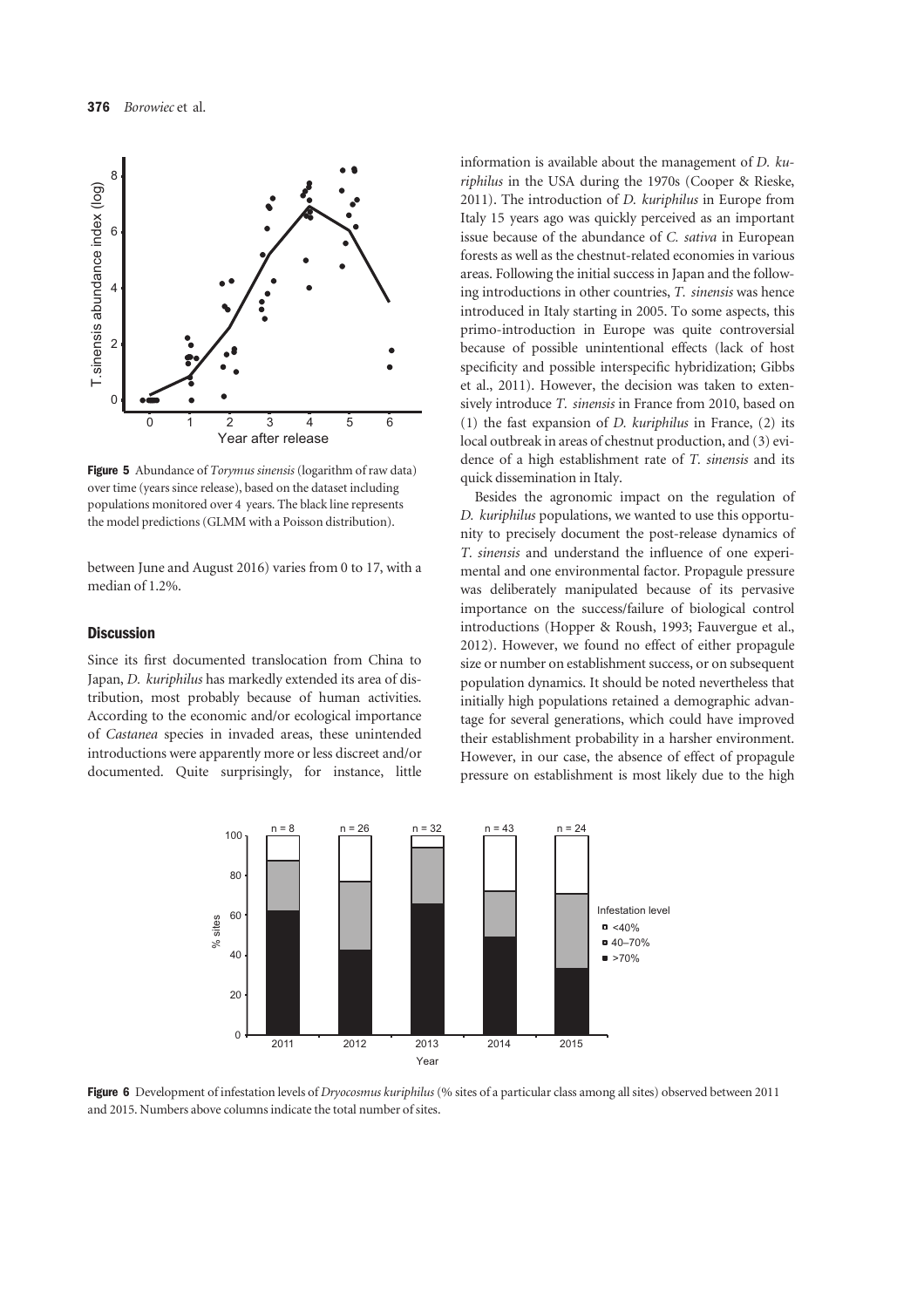colonizing efficiency of T. sinensis. Indeed, our results show that even small releases (100 females) are as efficient as large ones to establish and multiply T. sinensis populations. Moreover, we find a positive effect of the connectivity of the site on T. sinensis population size, suggesting successful colonization and establishment beyond release sites. This hypothesis is further supported by the natural colonization by T. sinensis of nine control sites of 11 only 3 years after first releases.

All these results demonstrate the efficiency of T. sinensis to locally establish, increase, and spread. Intrinsic properties are probably involved including behavioural adaptations to locate the mates and/or the hosts even at low density (little information available) and strategies to avoid a lack of synchronicity with the host. With regard to this second point, our study demonstrated that the window of emergence of T. sinensis is quite wide, covering late winter and spring. Moreover, we recorded that a small number of T. sinensis does not overwinter but emerges after 3–4 months. Ferracini et al. (2015a) demonstrated the presence of extended diapause for some individuals. Taken together, these results speak for a diversified bet hedging which could lower the risk of local mismatch with its host's biological cycle. Such strategies may, however, have costs that are currently not understood (Hardy & Cook, 2010).

Concerning the level of control obtained on D. kuriphilus, our study indicated a two-phase dynamics after T. sinensis introductions. As detailed earlier, the early dynamics were characterized by high abundance of D. kuriphilus followed by severe damage on chestnut trees but no limitation of the growth of T. sinensis. After 4 years, a significant decrease in *D. kuriphilus* was observed probably as the consequence of the important populations of T. sinensis. Where the decrease in D. kuriphilus was high, T. sinensis populations also tended to decrease, probably as the consequence of the scarcity of hosts. Such a pattern suggests a tight coupling between the host and parasitoid populations (Hassell, 2000), which should allow obtaining sustainable and significant control over the populations of D. kuriphilus. Indeed, in some areas of France, it is now difficult to collect galls that are more frequently smaller and mainly found on leaves. However, to date this level of control has only been demonstrated on a few sites for which we have acquired 5–6 years of post-release surveys. This emphasizes the need for biological control programmes to cover sufficient time and geographical scales to be able to evaluate host–parasitoid dynamics beyond the early post-introduction period.

In the same way, implementation of 'middle term' post-release surveys may bring to light unintentional effects of biological control programs. For instance, the decrease in host populations after a few years may result in resource limitation for parasitoids and trigger interspecific competition between exotic and native species (Harvey et al., 2013; Cusumano et al., 2016). Around 30 native Chalcidoidea wasps are reported from D. kuriphilus in Europe (Noyes, 2017) and most of them switched from oak gall wasps' communities (Aebi et al., 2006). Next steps will be (1) to analyse the dynamics of these native parasitoids on CGW in association with various ecological factors (e.g., habitat connectivity), and (2) to assess potential interactions of native parasitoids and exotic T. sinensis, in particular, as host resource is becoming limited. Although T. sinensis is only reported from D. kuriphilus in its native area, as well as in Japan, Korea, and USA, it appears important to better evaluate the risk that T. sinensis switch from CGW to some oak gall wasps species. As shown by our results, 4 years after the release of T. sinensis, the populations of D. kuriphilus are still high and the probability for T. sinensis to encounter galls induced by other cynipids on oak may be low. However, in areas where densities of D. kuriphilus have been greatly reduced, this risk may be increased. To date, the only report of T. sinensis on other hosts than D. ku $riphilus$  – i.e., three males emerged from galls of Biorhiza pallida (Ollivier) – came from an area where T. sinensis was first released in Italy (Ferracini et al., 2015b).

# Acknowledgements

We thank the University of Torino for fruitful collaborations and the Interreg Alcotra project 'Sauvegarde de l'écosystème châtaigne' for initial funding. We also thank the 'Syndicat National des Producteurs de ch^ataignes' as well as several extension services (CTIFL, INVENIO, FRE-DON, Chambres d'Agriculture) for their help in releasing T. sinensis and participating to post-release surveys. Finally, we would like to thank Jean-Claude Malausa who initiated this project as well as Madalina Viciriuc (University of Iasi, Romania) and the ISA-team 'Research and Development in Biological' for their contribution to intensive field sampling. The biological control programme against the chestnut gall wasp in France was granted by the National Program ECOPHYTO ('CYNIPS', 2011–2014; 'CYNIPS2', 2016–2017) and by the Plant Health and Environment Division of INRA (2015).

# **References**

Aebi A, Schönrogge K, Melika G, Alma A, Bosio G et al. (2006) Parasitoid recruitment to the globally invasive chestnut gall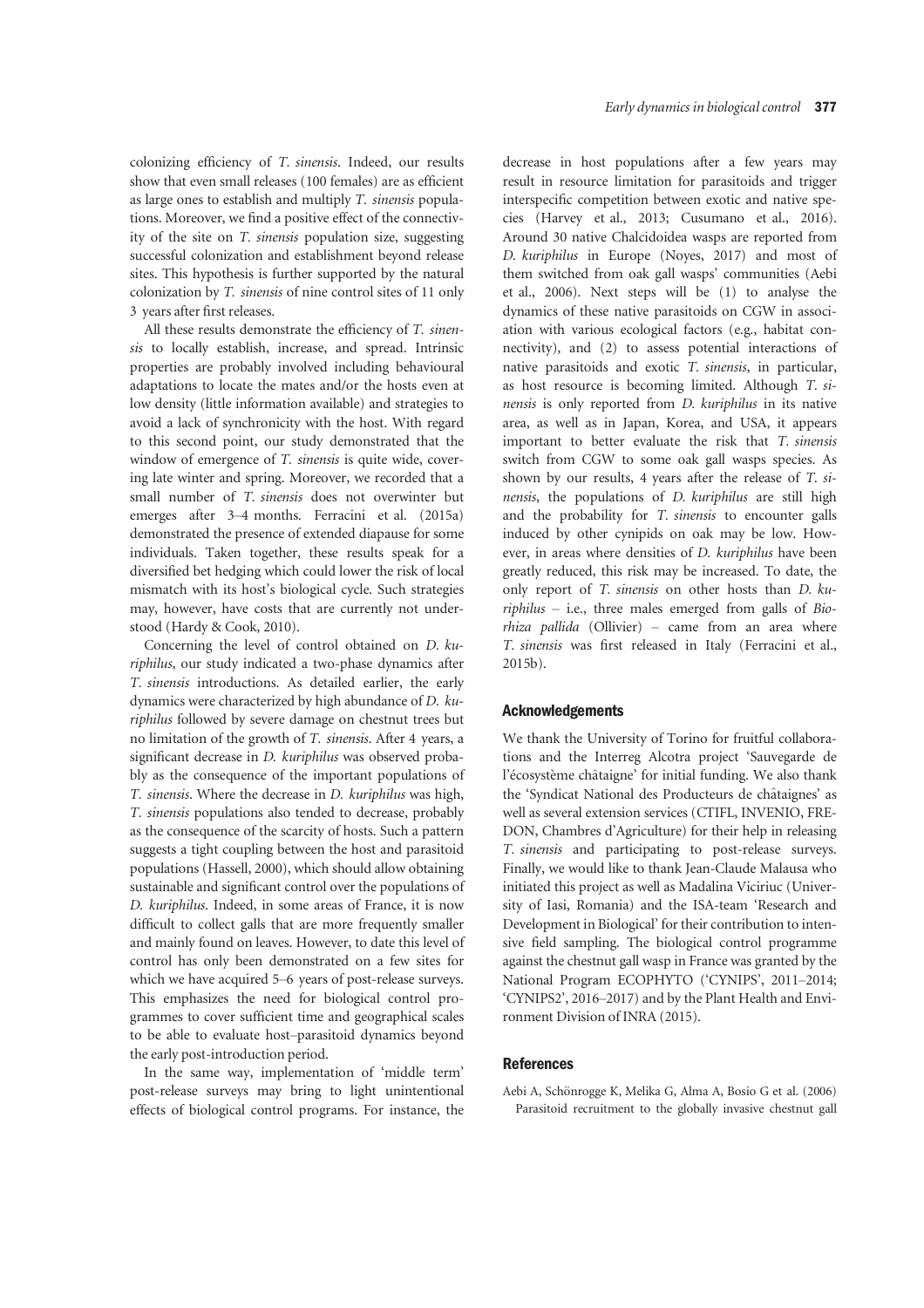wasp Dryocosmus kuriphilus. Galling Arthropods and Their Associates: Ecology and Evolution (ed. by K Ozaki, J Yukawa, T Ohgushi & PW Price), pp. 103–121. Springer, Tokyo, Japan.

- Anonymous (2012) Alcotra Sauvegarde de l'Écosystème Châtaigne. Rapport Final d'Éxecution. European Union, Piemont Region, Chambre d'Agriculture des Alpes-Maritimes.
- Bellini E, Giannelli G, Giordania E & Picardi E (2006) Fenofasi del Castagno (Castanea sativa Mill.). Atti del 'IV Convegno Nazionale-Castagno 2005', Montella 20-22 October 2005, pp. 138–142.
- Borowiec N, Thaon M, Brancaccio L, Warot S, Vercken E et al. (2014) Classical biological control against the chestnut gall wasp Dryocosmus kuriphilus (Hymenoptera, Cynipidae) in France. Plant Protection Quarterly 29: 7–10.
- Brown JH & Kodric-Brown A (1977) Turnover rates in insular biogeography: effect of immigration on extinction. Ecology 58: 445–449.
- Brussino G, Bosio G, Baudino M, Giordano R, Ramello F & Melika G (2002) Dangerous exotic insect for the European chestnut. Informatore Agrario 58: 59–61.
- CABI/EPPO (2015) Distribution Maps of Plant Pests, No. 677: Dryocosmus kuriphilus. CABI, Wallingford, UK.
- Conedera M, Tinner W, Krebs P, De Rigo D & Caudullo G (2016) Castanea sativa in Europe: distribution, habitat, usage and threats. European Atlas of Forest Tree Species (ed. by J San-Miguel-Ayanz, D De Rigo, G Caudullo, T Durrant & A Mauri), pp. 78–79. Publications Office of the European Union, Luxembourg.
- Cooper WR & Rieske LK (2011) A native and an introduced parasitoid utilize an exotic gall-maker host. BioControl 56: 725– 734.
- Cusumano A, Peri E & Colazza S (2016) Interspecific competition/facilitation among insect parasitoids. Current Opinion in Insect Science 14: 12–16.
- Drake JM, Baggenstos P & Lodge DM (2005) Propagule pressure and persistence in experimental populations. Biology Letters 1: 480–483.
- EFSA (European Food Safety Agency) (2010) Risk assessment of the oriental chestnut gall wasp, Dryocosmus kuriphilus for the EU territory and identification and evaluation of risk management options. EFSA Journal 8: 1–114.
- Eilenberg J, Hajek A & Lomer C (2001) Suggestions for unifying the terminology in biological control. BioControl 46: 387–400.
- Fauvergue X, Vercken E, Malausa T & Huftbauer RA (2012) The biology of small, introduced populations, with special reference to biological control. Evolutionary Applications 5: 424– 443.
- Ferracini C, Gonella E, Ferrari E, Saladini MA, Picciau L et al. (2015a) Novel insight in the life cycle of Torymus sinensis, biocontrol agent of the chestnut gall wasp. BioControl 60: 169– 177.
- Ferracini C, Ferrari E, Saladini MA, Pontini M, Corradetti M & Alma A (2015b) Non-target host risk assessment for the parasitoid Torymus sinensis. BioControl 60: 583–594.
- Gehring E, Bellosi B, Quacchia A & Conedera M (2017) Assessing the impact of Dryocosmus kuriphilus on the chestnut tree:

branch architecture matters. Journal of Pest Science 91: 189– 202.

- Gibbs M, Schönrogge K, Alma A, Melika G, Quacchia A et al. (2011) Torymus sinensis: a viable management option for the biological control of Dryocosmus kurihpilus in Europe? BioControl 56: 527–538.
- Graham MWR & Gijswijt MJ (2001) Revision of the European species of Torymus Dalman (Hymenoptera: Torymidae). Zoologische Verhandelingen 317: 1–202.
- Grissell EE (1995) Toryminae (Hymenoptera: Chalcidoidea: Torymidae). A Redefinition, Generic Classification, and Annotated World Catalog of Species. Memoirs on Entomology, International 2. Associated Publishers, Gainesville, FL, USA.
- Hanski I (1998) Metapopulation dynamics. Nature 396: 41–49.
- Hardy NB & Cook LG (2010) Gall-induction in insects: evolutionary dead-end or speciation driver? BMC Evolutionary Biology 10: 257.
- Harvey JA, Poelman EH & Tanaka T (2013) Intrinsic inter- and intraspecific competition in parasitoid wasps. Annual Review of Entomology 58: 331–351.
- Hassell MP (2000) Host-parasitoid population dynamics. Journal of Animal Ecology 69: 543–566.
- Hayes KR & Barry SC (2008) Is there any consistent predictors of invasion success? Biological Invasions 10: 483–506.
- Hopper KR & Roush RT (1993) Mate finding, dispersal, number released, and the success of biological control introductions. Ecological Entomology 18: 321–331.
- Jabr F (2014) A new generation of American chestnut trees may redefine America's forests. Scientific American 310: web exclusive. Available at: [https://www.scientificamerican.com/article/](https://www.scientificamerican.com/article/chestnut-forest-a-new-generation-of-american-chestnut-trees-may-redefine-americas-forests/) [chestnut-forest-a-new-generation-of-american-chestnut-tree](https://www.scientificamerican.com/article/chestnut-forest-a-new-generation-of-american-chestnut-trees-may-redefine-americas-forests/) [s-may-redefine-americas-forests/\)](https://www.scientificamerican.com/article/chestnut-forest-a-new-generation-of-american-chestnut-trees-may-redefine-americas-forests/) (accessed 15 July 2017)
- Kamijo K (1982) Two new species of Torymus (Hymenoptera, Torymidae) reared from Dryocosmus kuriphilus (Hymenoptera, Cynipidae) in China and Korea. Kontyu 50: 505–510.
- Kato K & Hijii N (1997) Effects of gall formation by Dryocosmus kuriphilus Yasumatsu (Hym., Cynipidae) on the growth of chestnut trees. Journal of Applied Entomology 121: 9–15.
- Lande R (1988) Genetics and demography in biological conservation. Science 241: 1455–1460.
- Meyer JB, Gallien L & Prospero S (2015) Interaction between two invasive organisms on the European chestnut: does the chestnut blight fungus benefit from the presence of the gall wasp? FEMS Microbiology Ecology 91: 1–10.
- Moriya S, Shiga M & Adachi I (2003) Classical biological control of the chestnut gall wasp in Japan. Proceedings of the 1st International Symposium on Biological Control of Arthropods (ed. by RG Van Driesche), pp. 407–415. USDA Forest Service, Honolulu, HI, USA.
- Murakami Y, Umeya K & Oho N (1977) A preliminary introduction and release of a parasitoid (Chalcidoidea, Torymidae) of the chestnut gall wasp, Dryocosmus kuriphilus Yasumatsu (Cynipidae) from China. Japanese Journal of Applied Entomology and Zoology 21: 197–203.
- Murakami Y, Ao HB & Chang CH (1980) Natural enemies of the chestnut gall wasp in Hopei Province, China